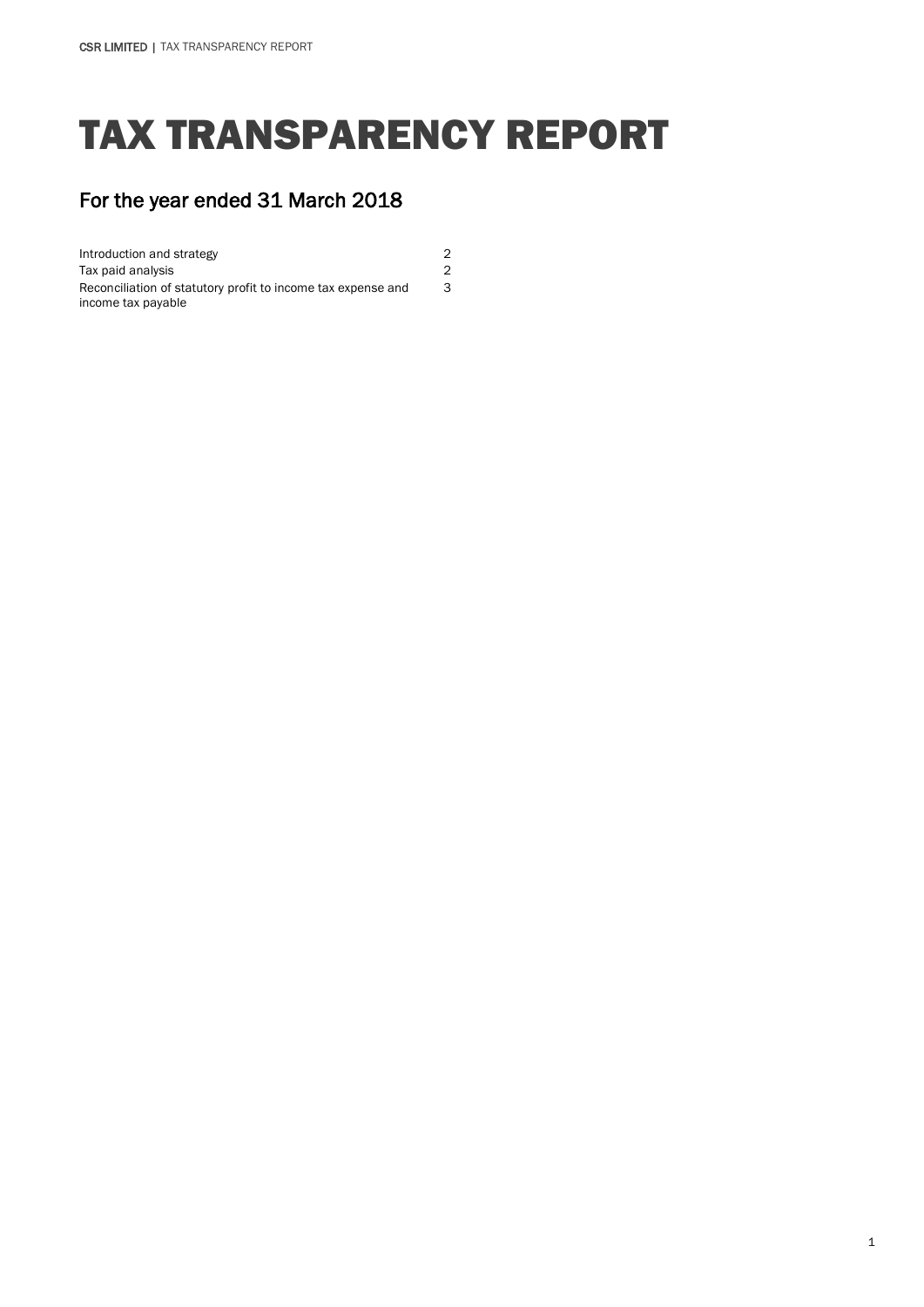### Introduction and strategy

CSR Limited is a leading provider of building products to the residential and commercial construction industry.

CSR Limited is listed on the Australian Securities Exchange and has a strong commitment to risk management and corporate governance. The Board's Risk and Audit Committee place a high emphasis on the management of risk. Early engagement with tax advisers and tax authorities is undertaken to fully comply with tax obligations. As such, tax compliance is given utmost importance and all material tax obligations are up to date for the group.

CSR carries out operations in Australia and New Zealand. The Australian wholly owned entities form a tax consolidated group where CSR Limited is the head entity. Our offshore related party dealings are immaterial in the context of the overall financial result of CSR.

This tax transparency report sets out relevant tax information for CSR Limited and its controlled entities (CSR group or CSR) for the year ended 31 March 2018 (YEM18) with comparatives for 31 March 2017 (YEM17).

### Tax paid analysis

The majority of CSR's taxes are paid in Australia. This is in line with the majority of CSR's business operations being in Australia. In addition to company tax, CSR pays fringe benefits tax (FBT), payroll tax, property taxes, stamp duty on asset transactions and other taxes. In addition, CSR collects and pays 'pay as you go withholding' (PAYGW) taxes on behalf of its employees, goods and services tax (GST) and withholding taxes.

CSR also has business operations in New Zealand and pays taxes in this jurisdiction.

Provided below is a summary of the taxes paid, collected and remitted by CSR to Australian and New Zealand tax authorities during the financial year ended 31 March 2018.

| \$million           | <b>Australia</b> | <b>New Zealand</b> | <b>Total</b> |
|---------------------|------------------|--------------------|--------------|
| <b>Tax Type</b>     |                  |                    |              |
| On own behalf       |                  |                    |              |
| Company tax         | 40.0             | 0.6                | 40.6         |
| FBT                 | 3.2              | 0.4                | 3.6          |
| Payroll tax         | 22.3             |                    | 22.3         |
| Land tax            | 5.2              |                    | 5.2          |
| Stamp duty          | 1.6              |                    | 1.6          |
| On behalf of others |                  |                    |              |
| GST                 | 62.0             | 8.5                | 70.5         |
| <b>PAYGW</b>        | 108.5            | 8.2                | 116.7        |
| Total               | 242.8            | 17.7               | 260.5        |

• Company tax – based on the tax paid to the relevant tax authorities by CSR

- Fringe benefits tax -paid on benefits provided to staff
- Payroll tax -paid on CSR's employment costs
- Land tax tax paid on the ownership of land
- Stamp duty paid on the acquisition of assets • GST – net GST collected by CSR (GST collected on sales and GST on imports less GST paid on business inputs)
- PAYGW employee income tax remitted to the relevant tax authority on remuneration paid by CSR to its employees and others

# Australia



1 Other taxes include FBT, land tax and stamp duty.



1 Other taxes include FBT.